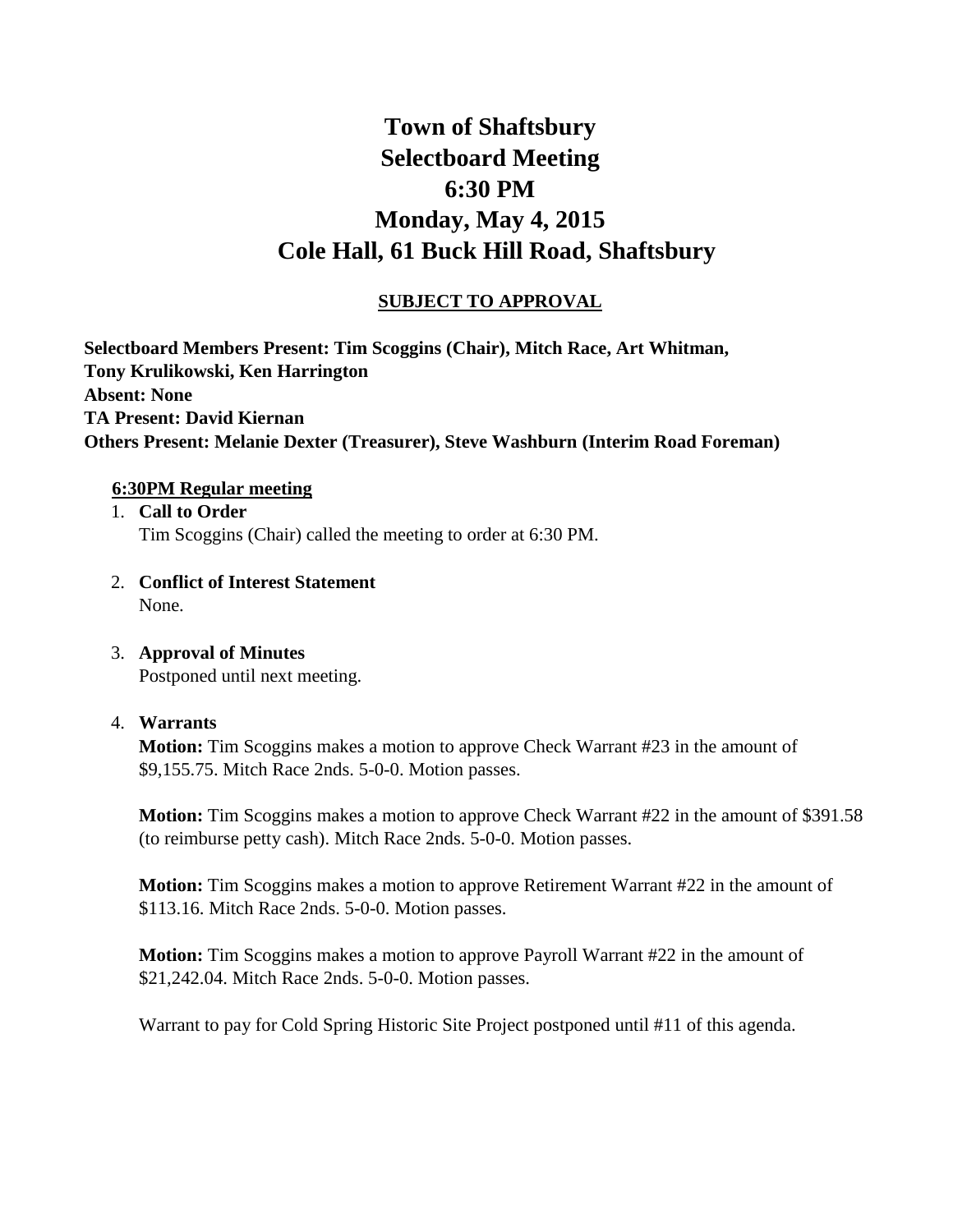#### 5. **Announcements**

- The Shaftsbury Historical Society will celebrate Ordinary Heroes Day at the Galusha Homestead on Saturday, May 30<sup>th</sup> at 2:00 PM.
- There is a burn ban for the Town of Shaftsbury until next Sunday (May 10) due to dry conditions and high winds. Even those who have permits cannot use them at this point.
- Household Hazardous Waste Day will take place this Saturday, May 9 at the Bennington Transfer Station on Houghton Lane from 8 a.m. to 1 p.m. This event is open to Shaftsbury residents.
- There will be a Walk to School Day on Wednesday, May 6 as part of the Vermont Statewide Intergenerational Walk to School Day. Those who wish to walk to school can meet at the T&M building at 8:00 AM.

# 6. **Public Comments**

None.

# 7. **Treasurer's Report–Melanie Dexter**

Melanie Dexter (Treasurer) reported that the Sidewalk Project will not happen during this fiscal year, so the grant money will not be spent. (It will happen late summer in the next fiscal year.) Town is expecting intergovernmental money in June that will bring up some accounts. There will be shortfalls in Zoning Permits and Dog License Fees.

On the expenditure side, Town is at 77% of budget (with Sidewalk Project money, it is 82%). Town will dip into Fund Balance by \$85,000, less than the budgeted \$120,000. Tony Krulikowski asked for computer printouts on reports going forward.

# **Update on the Sidewalk Project**

The Sidewalk Project has been approved but will begin after the end of this fiscal year (projected for August 2015).

Ken Harrington stated that he is concerned the Sidewalk Project may harm the willow trees growing near the sidewalk. David Kiernan said that he will check the plans for the project.

# 8. **Property Purchase of 492 North Road**

The loan for this purchase has been approved and funds have been received. The Town Attorney's office is setting up the closing for later this week or early next week.

# 9. **Opening Bids Howard Park Roofing**

The deadline to submit a bid for the Howard Park Roofing project was today. No bids were received. Some inquiries were made.

David Kiernan proposed trimming the scope of work to less than \$10,000 and seeking quotes instead of formal bids, which is a less formal process, in order to align with Purchasing Policy.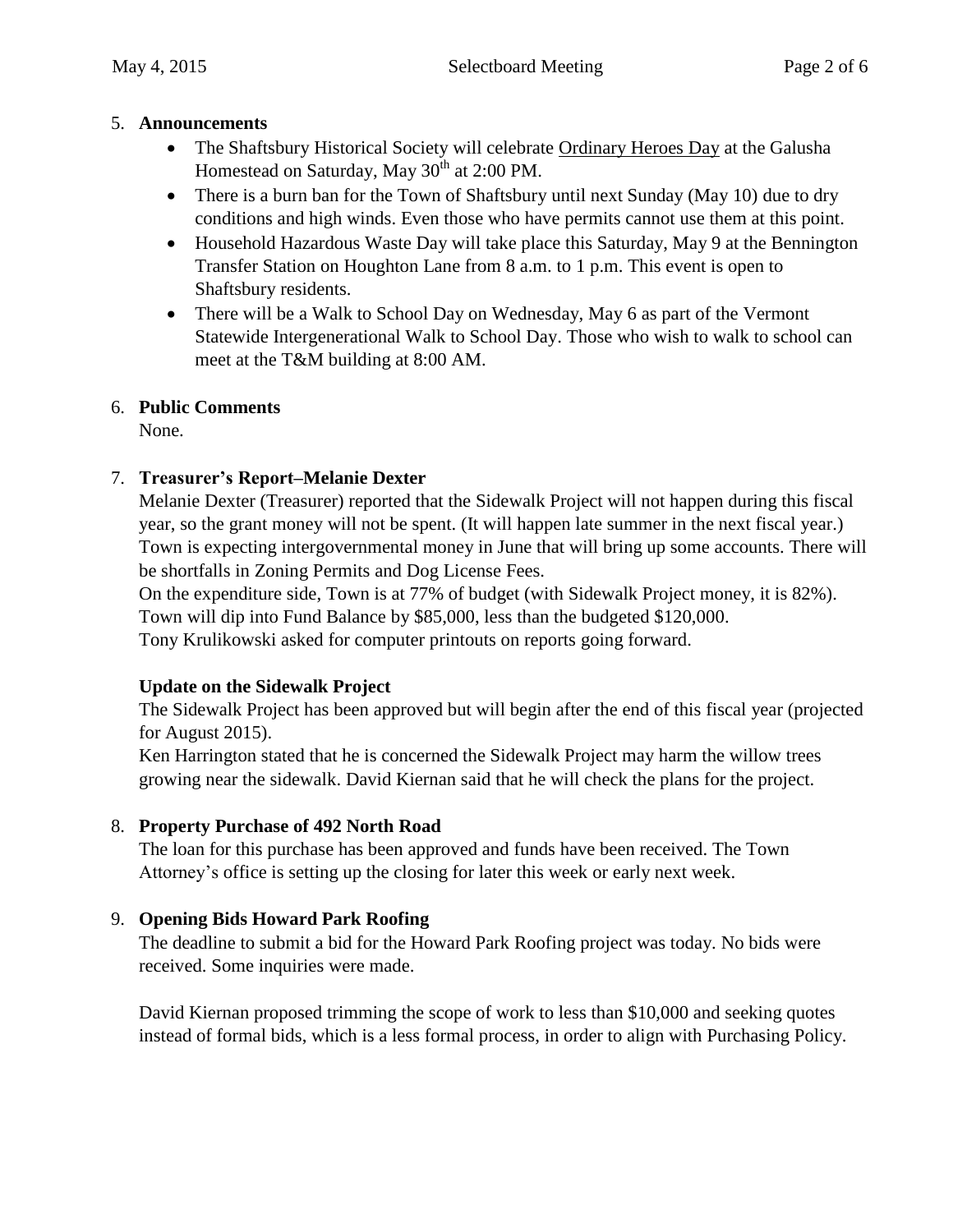**Motion:** Art Whitman makes a motion to set aside the purchase policy for the Howard Park Roofing bids and accept three non-formal quotes for the work. Tim Scoggins 2nds. 5-0-0. Motion approved.

The bids for resurfacing the tennis courts in Howard Park, a separate part of the overall project, are not due for two more weeks (May  $18<sup>th</sup>$ ).

#### 10. **Interim Road Foreman Report – Steve Washburn**

David Kiernan has begun posting the weekly road work schedule on the Town website. Rollin Road is one of the roads slated for work this week.

Tim Scoggins stated that there have been complaints about dust since the preliminary scraping of the roads.

Chloride is applied to the roads after they are graded to decrease the dust. The application of chloride to the roads is a costly process (\$1,500 per mile) that is used sparingly throughout the Town.

# 11. **Cold Spring – Grant Funds Owed Artist**

The Board decided at the last regular meeting not to release any of the funds received from the grant for the Cold Spring Historic Site.

The Town owes artist Angus McCullough \$700 for his initial work on the project.

**Motion:** Tim Scoggins moves to approve a check warrant #23 in the amount of \$700. Tony Krulikowski 2nds. 5-0-0. Motion passes.

**Motion:** Art Whitman moved that the Board seek a legal opinion for the issues involved in creating a historic site at Cold Spring. Tim Scoggins 2nds.

# **Discussion:**

The grant received was to pay for art design and art fabrication; the grant is to beautiful infrastructure projects.

Tony Krulikowski expressed concern about how water is received from the pipe. He is concerned about the engineering aspects of the project, and that this will be more of a public works project than an historic project.

Art Whitman recommended scaling the project back to a plaque or an historic marker, if a legal opinion stated there this is a potential liability.

The Selectboard has received letters of concern from residents about this project.

Tony Krulikowski and Mitch Race suggested calling the Vermont Agency of Natural Resources for an opinion.

The intention of the project is to decorate the site, not disturb it.

David Kiernan stated that the Town Attorney should be asked about the scope of the project **Amended motion:** Art Whitman changes the original motion to ask the Town Attorney for a scope of work of the legal issues involved in placing the historical marker at Cold Spring. Tim Scoggins 2nds**.** 5-0-0. Motion passes.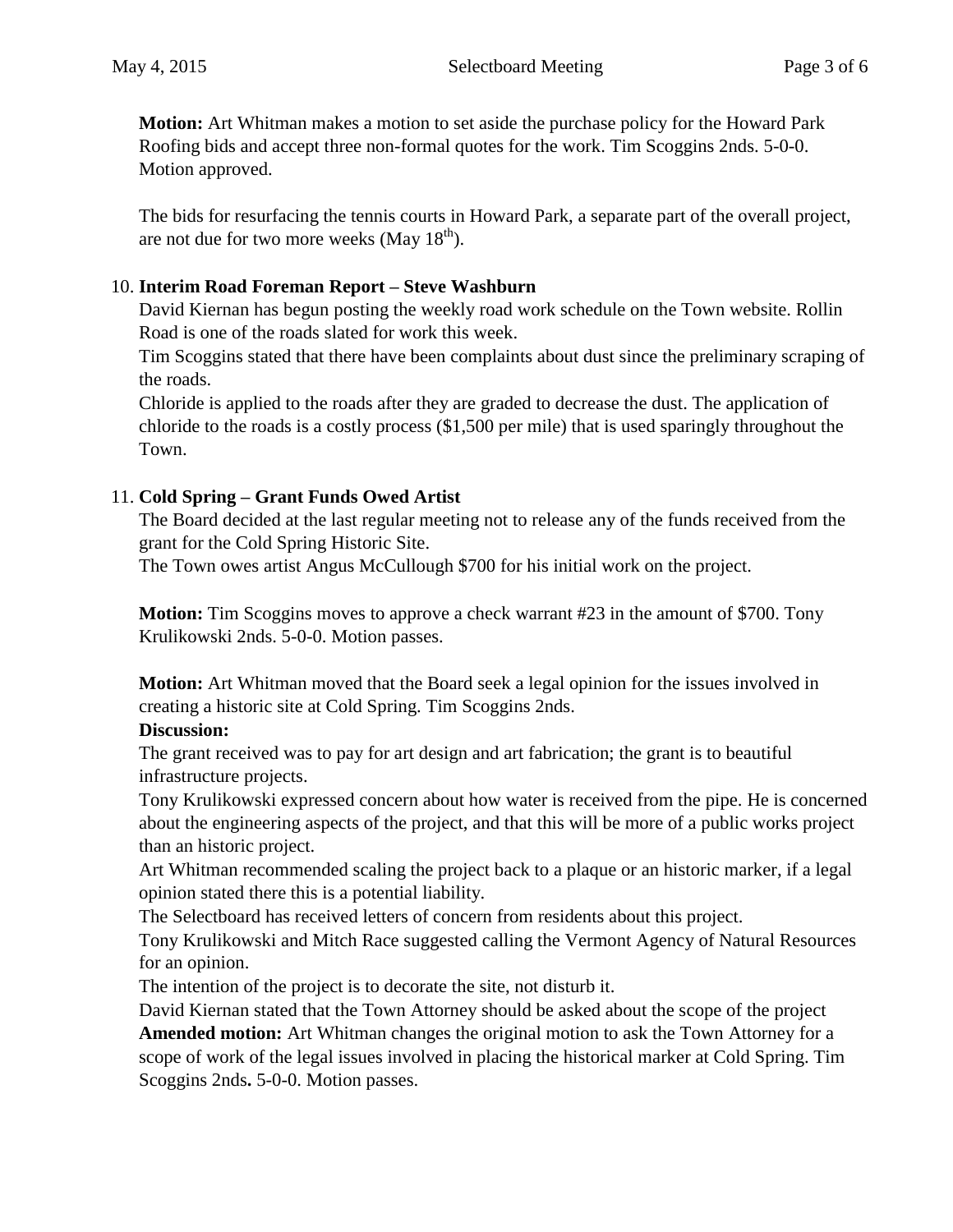#### 12. **Shaftsbury Fire Department Appointments**

A letter is read from the Fire Chief requesting the appointments of Chief Joseph Vadakin, Assistant Chief Joseph Coonradt, and  $2<sup>nd</sup>$  Assistant Chief Mike Taylor to serve May 1, 2015 to May 1, 2016.

**Motion:** Tim Scoggins moves that the Selectboard approve the appointment of officers from the Fire Department. 5-0-0. Motion passes.

#### 13. **Bennington County Solid Waste Alliance Ordinance – Final**

There are 10 days left to file an appeal (final date is May 10, 2015). The ordinance will be effective on the  $60<sup>th</sup>$  day if there are no appeals. The ordinance includes a \$50 fee for haulers. Education outreach has begun in the schools.

#### 14. **Easement across Mattison Road for Septic Line under Road**

The septic field failed at the house of the College President for Bennington College on Mattison road. An acceptable field has been found across the street. The easement property is of no value and Bennington College will pay for all transfer costs. The road is not paved and will be restored after the work is completed.

Art Whitman is concerned about the restoration of the road after the work is completed. The Selectboard should ensure that the pipe will be sleeved so that future work does not require digging up the road again

**Motion:** Tony Krulikowski makes a motion to approve Select Board Chair to sign the easement for Bennington College to run a septic line under Mattison Road, contingent upon the pipe being sleeved. Mitch Race 2nds. 5-0-0. Motion passes.

# 15. **Listers' Request for Extension on Grand List**

The listers are requesting an extension of 30 days in the filing of the Grand List for the Town to review properties under construction and needing adjustments in valuation.

**Motion:** Tim Scoggins moves to approve a 30-day extension as requested by the Listers on preparing the Grand List**.** Ken Harrington 2nds. 5-0-0. Motion passes.

# 16. **Environmental Issues Committee**

Members of the Environmental Issues Committee are Karen Mellinger, Mike Biddy, Bill Pennebaker, and a few other people. Mitch Race is the liaison for this Committee. David Kiernan would like a copy of the minutes for recording.

At the last meeting held a few weeks ago, the Committee discussed the clothing recycling box at the Transfer Station.

# 17. **Selectboard Goals**

A review of some of last year's goals: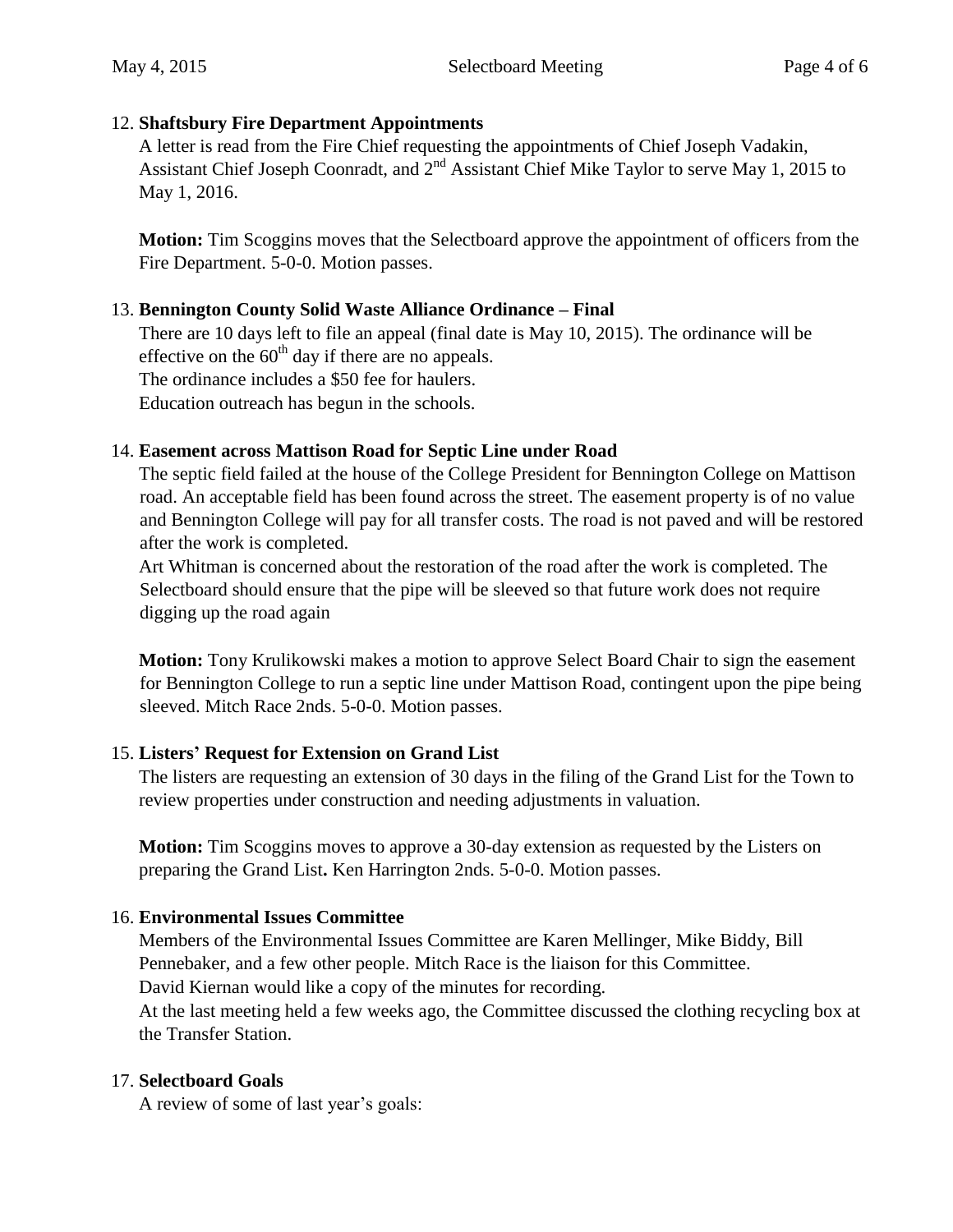- 1. Building New Town Garage. Alternative sites were reviewed.
- 2. Improvements to Cole Hall. The contract has been signed for the bathroom project and construction will begin soon. More construction will follow. The exterior needs to be painted and to be repaired. David Kiernan discussed the possibility of reconfiguring the upstairs area of Cole Hall to create more office space. The roof is in good shape. There is a lot of bare wood on the exterior and there are other problems that need to be fixed. The steeple needs work.

New window treatments are needed for the upstairs area of Cole Hall.

3. Town Website. One of last year's goals was to keep the website current. This is particularly important with the Vermont Open Meeting Law. Requests for proposals and bid invitations have been added as a section to the website. The weekly update on road work is also being posted to the website. Departments are encouraged to review their information on the website for accuracy.

# **2015 Goals**

Decision on new Road Foreman: Promote from within or find an outside candidate. The road crew is down to 5 members. The Road Crew will remain at 5 members to determine if 5 members is enough.

# **Schedule for Laying Fabric**

A decision will be made as to how to balance the workload between the road crew and contractors. A decision will be made in late autumn/early winter on size of road crew and a candidate for Road Foreman will be chosen. Voters can vote again in March 2016 for a new garage; the size of the road crew will help to determine the size of the garage.

# 18. **Town Administrator's Report**

# **Invitation to Bid for fuel**

**Motion:** Art Whitman moves to accept bid specifications for Heating Oil, Propane Gas, and Diesel Fuel. Mitch Race 2nds. 5-0-0. Motion passes

# **Hazard Mitigation Plan**

Updates to the Hazard Mitigation Plan for FEMA were made by Michael Batcher from Bennington County Regional Commission.

Changes are not up on website. A final version will be placed on website. The Selectboard accepts the changes to be sent back to FEMA.

# **Financial Audit for the Town**

Policy requires a financial audit every 3 years when a new Treasurer is elected or every six years if the Treasurer is reelected. There has been no audit since the close of Fiscal 2010. There is approximately \$11,000 in the audit reserve fund, which is not enough. The 2010 audit may have been a single audit for Federal Grants.